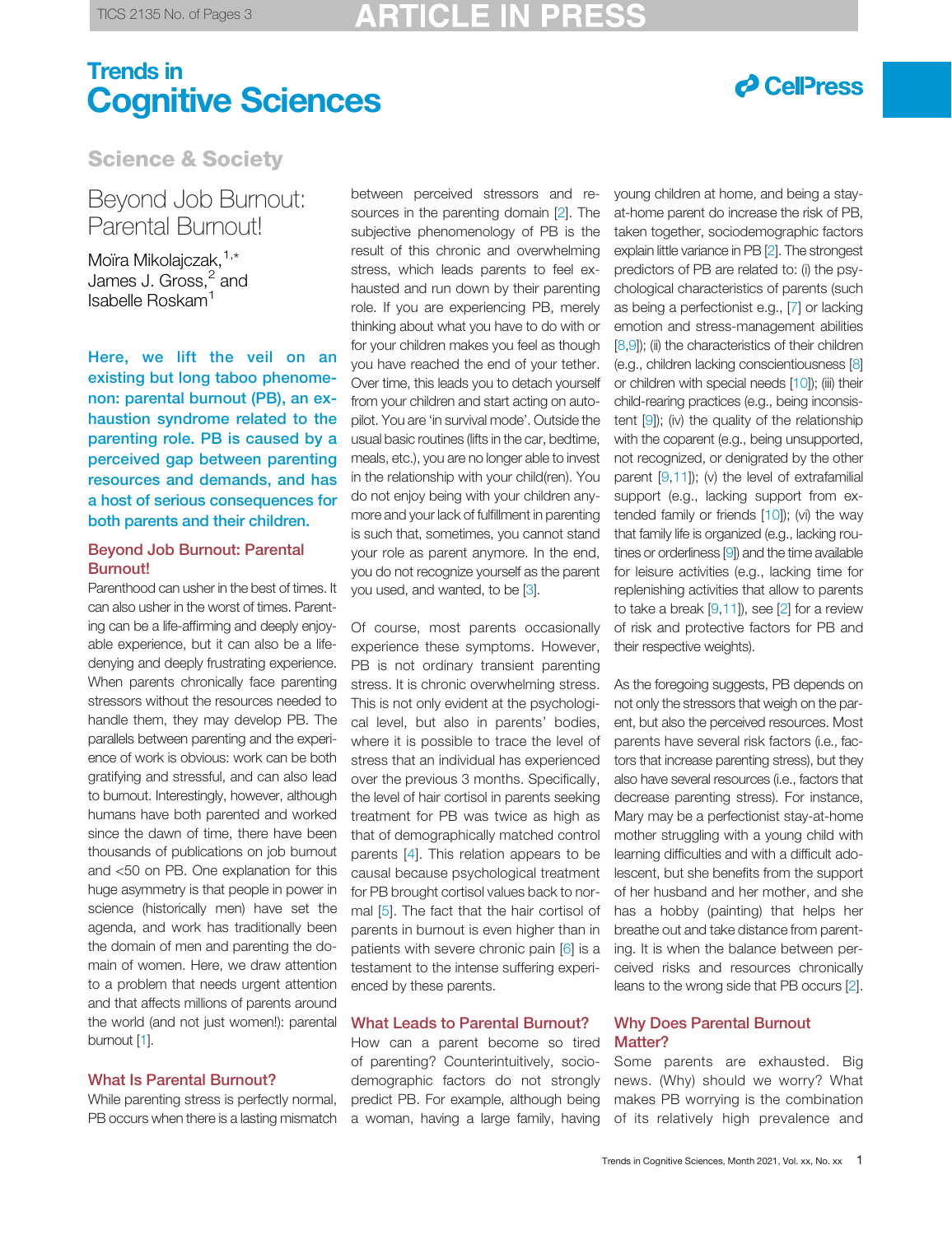

## Trends in Cognitive Sciences

Antecedents Consequences Individualism Society/culture Society/culture Lack of support from the coparent Disagreement about childrearing Family/community Family/community Negative attitude from the coparent Lack of family routines Lack of order in the house Work/family/couple/self (im)balance Role restriction Lack of support from family, extended family, friends (...) Sociodemographic factors Psychological traits **Biological** Lack of emotional Sex of the parent HPA dysregulation Number of children intelligence Employment status<br>(stay-at-home or part-time job) Perfectionism ent Parent Psychological Neuroticism កិ Level of education (high) Lack of agreeableness Suicidal thought Anxious or avoidant<br>attachment style **Childrearing practices** Family escape ideations Inconsistent discipline Need for control Lack of autonomy demands Maladaptive coping style Age of children Neglected Children with special needs<br>(because of a disability, a disease, or a disorder) Violented Neuroticism Child 焉 Lack of agreeableness Lack of conscientiousness

Parents in burnout are at risk for a host of negative consequences that affect not only themselves, but also their children. As regards the parents themselves, PB can give rise to severe suicidal and escape ideations [[1\]](#page-2-0), which are in fact much more frequent in PB than in job burnout or even depression [\[13\]](#page-2-0). This finding is not surprising considering that one cannot resign from one's parenting role or be put on sick leave from one's children. PB also appears to dysregulate the hypothalamic–pituitary–adrenal (HPA) axis [\[4](#page-2-0),[5\]](#page-2-0), which may help explain the somatic complaints and sleep disorders reported by burned-out parents [[13\]](#page-2-0). In addition to affecting the parents, PB can have serious repercussions for children. It strongly and linearly increases both parental violence and parental neglect [[1\]](#page-2-0). All these effects are causal: when PB is treated via a targeted psychological intervention, parental violence and neglect decrease in a manner proportional to the decrease in PB, and HPA axis activity normalizes [[5](#page-2-0)].

#### **Trends in Cognitive Cognitive Sciences**

Figure 1. Antecedents and Consequences of Parental Burnout. Sociodemographic factors are in lighter gray because their predictive power of parental burnout is significantly lower than the other categories of factors. In the 'Consequences', we have listed only the variables that have been shown to be consequences (and not only correlates) of parental burnout. Empty boxes await investigation. Abbreviation: HPA, hypothalamic–pituitary–adrenal axis.

number that can rise to 9% in Western countries, have PB (International

the seriousness of its consequences Investigation of Parental Burnout [[12\]](#page-2-0)). In (Figure 1). At present, 5% of parents, a the USA, the prevalence rate is 8%, which means that >5.5 million parents are likely to have PB.

### Box 1. The Cognitive Science of Parental Burnout

There is a critical dearth of cognitive studies in the field of PB. This is regrettable because there are good reasons to believe that cognitive processes (e.g., executive functions, attentional, appraisal, or memory processes) are involved in the onset or maintenance of PB. First, the fact that sociodemographic factors (e.g., number and age of children, or single parenthood) weigh so little in predicting PB suggests that cognitive factors are operative. Second, cognitive processes are known to have a crucial role in most psychological conditions. Here too, cognitive processes could moderate or mediate the impact of sociodemographic and situational stressors on PB. For instance, the impact of a child's difficult behaviors on PB might be stronger if the parent pays more attention to these behaviors (moderation), and the appraisal of these behaviors might be more negative if the parent receives no help from their spouse (mediation). Besides their role between objective circumstances and PB, cognitive processes may also moderate the impact of PB on its possible consequences (e.g., parents' level of inhibitory control could moderate the link between PB and parental violence). As these few examples show, there is much to do at the intersection of cognitive science and PB.

## What Can Be Done to Reduce Parental Burnout?

PB leads to significant suffering for both parents and children and, given the lifelong repercussions of parental distress and child neglect and/or maltreatment [[14\]](#page-2-0), there is an urgent need for steps to prevent and treat PB. The fact that PB results from a perceived mismatch between stressors and resources suggests that there are two intervention avenues at both societal and individual levels: (i) create a society with fewer stressors (e.g., less pressure on parents); (ii) provide parents with more external resources (e.g., greater supports from the state and the community); (iii) change individuals' perceptions to decrease perceived stress (see Box 1); and (iv) build individuals' internal resources to cope with parenting stress. Thus, reducing PB is both a collective and individual responsibility.